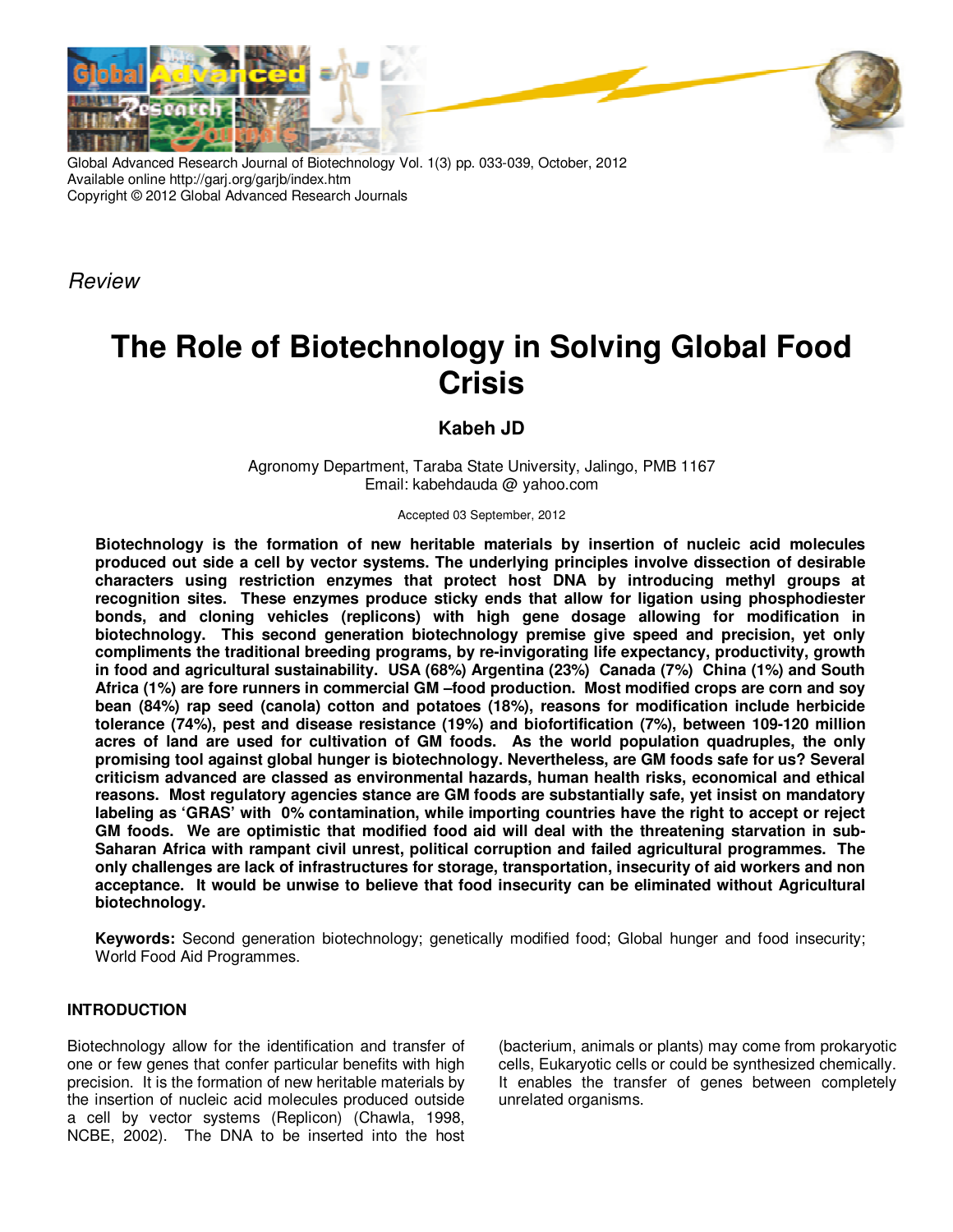# **Principles and Mechanism of Gene Transfer**

Genetic modification starts with the transfer of Deoxyribonucleic acids (DNA) the living materials of all organisms. They are made of phosphates and deoxyribose sugars bonded to Nitrogen bases like pyrimidines with Thymine (T) and Cytosine (C) in a single hexagonal ring; and purines with Adenine (A) and Guanine (G) forming a hexagonal ring attached to a pentagonal ring. The rung of DNA ladder is between pyrimidine and purine rings, in RNA, Uracil (U) replaces Thymine. (Garret and Grisham, 1999; Miesfeld, 1999).

DNA's are made of units called genes: These genes contain information that determines traits like amount of Vitamins, or Proteins in a plant or the colour of a fruit. To move these traits scientists must identify where they reside on the chromosomes, separate and purify using gel electrophoresis with high resolution and stain using intercalating fluorescent ethidium bromide (EtBr) stains; in an electrophoretic alkaline buffers like, Tris-acetate (TAE), Tris-borate (TBE) or Tris-phosphate (TPE) with  $P<sup>H</sup>$ . 7.5 – 7.8; cut the genes for insertion into DNA of another organism; and the genes must express itself in the new organism (Gupta, 1996; Monsanto, 2002).

This principle involves dissecting specific portion (desirable characters) from the DNA of donor organisms by restriction endonucleases (RE). This nucleic acid splitting enzymes help host cells destroy, modify or restrict foreign DNA introduced into them by introducing methyl group at recognition sites to protect the host DNA (Old and Primrose, 1985; Kaul and Nimala, 1999).

Kingsman and Kingsman (1988) observed that RE's like Eco strains c/k differentiated by efficiency of plating on gel, or EcoR serotype, with I, II, III, etc denoting enzymes complex from a single origin are isolated from Escherichia coli, and break DNA molecules at non specific sites away from the recognition sequence i.e. 5<sup>7</sup> G A¦A T T C 3' or 3'C T T A A¦ G 5'; Hind III, isolated from Haemophilus influenza, break polynucleotide chains producing set of DNA fragments with define nucleotide sequence and length, 5΄ A¦A G C T T 3΄ or 3΄ T T C G A¦A 5<sup>'</sup>; Hae III from *Haemophilus aegyptica* cut at distance from end of the sequence located on the recognition site, with an axis of rotational symmetry (palindromic sequence) meaning the sequence read the same in either directions in an opposite strands, i.e. 5΄ G G ¦C C 3΄ or 3΄ C C¦ G G 5΄; other RE's like Pvu 1 and ll isolated from the bacterium Proteus vulgaris are nucleotide sequence specific in their cuttings i.e. Penta, Hexa, or Octa, nucleotide sequences. RE besides restricting foreign DNA to be inserted into a vector also cut open the vectors. For each phosphodiester cleavage by RE,>10,000 mol. ATP are hydrolyzed (Chawla, 2004).

Remarkably, RE produces single stranded ends (sticky/cohesive), which joins (anneals) with complimentary single stranded end of DNA from other sources. Rejoining usually occurs in vivo (Mantell et al.,

1985; Kaul and Nimala, 1999). Three methods are applicable: DNA Ligase links sticky ends produced by RE; E. coli, produce DNA ligase infected by  $T_4$  – bacteriophage which links blunt ended DNA fragments; Deoxynucleotidyl transferase introduces single stranded complementary tails to two different DNA populations, after which they anneal when mixed, both however differ in their cofactor requirements (GER,1984; Ignancimuthu, 1998). Chawla (1998) reported that ligases act on DNA substrates with  $5'$  terminal PO<sub>4</sub><sup>2+</sup> groups and form the phosphodiester bond between two DNA sequence (vectors and the DNA to be cloned) a process called ligation.

The major cloning vehicles (Replicon) are plasmids, Lambda phage (phage) and Cosmids, with independent replication system from the host cells. Besides the genes for sexual transfer, replicons carry genes for antibiotics or heavy metal resistance, toxins and antibiotic production, but are not essential for the host cells survival (Pattanayak and Kumar, 2000;). A replicon amplify within its hosts DNA producing about 1000- 3000 copies per cell thereby forming DNA chimera (replicon  $+$  host DNA). This gene amplification (dosage) favors synthesis of several products useful in biotechnology (Gupta, 1996; Pattanayak and Kumar, 2000; Dubey and Grover 2001).

DNA chimera transfer involves, the spliced vector reforming into circular structures in presence of suitable fragments of foreign DNA's with complimentary sticky ends, forming large amount of foreign DNA digest (fragments). The hybrid DNA enter the host cell by transformation utilizing Agrobacterium tumefasciens, after treating host cells in calcium salts and washing in Magnesium (Monsanto, 2002; N C B E, 2003). Other biotechnology derived techniques used to transfer genes into host cells includes; microinjection, electroporation and microparticle bombardment (CFS 2008). Old and Primrose (1985), Kingsman and Kingsman (1988), Gibson and Summerville (1993) and Miesfeld (1999) both opined that recognition of transferred genes involves tissue culture in suitable medium containing antibiotics with specific resistance to the introduced foreign DNA. Growth should occur if desired genes were transferred.

To identify acquired genes (transformed genome) genomic sequencing using automated DNA sequencers. Thus markers to construct genetic linkage maps using restrictions fragment length polymorphism (RFLP) was developed with further innovations polymerase chain reactions (PCR), simple sequence repeat (SSR) and the amplified length polymorphism (AFLP). These advances led to DNA marker dense-maps (average distance of less than  $10<sub>c</sub>$ m (centimorgan) between markers) with defined centromeric location and each chromosome delimited with telomere associated markers (Devos and Gale, 2000, Barry, 2001, Rudd, 2003).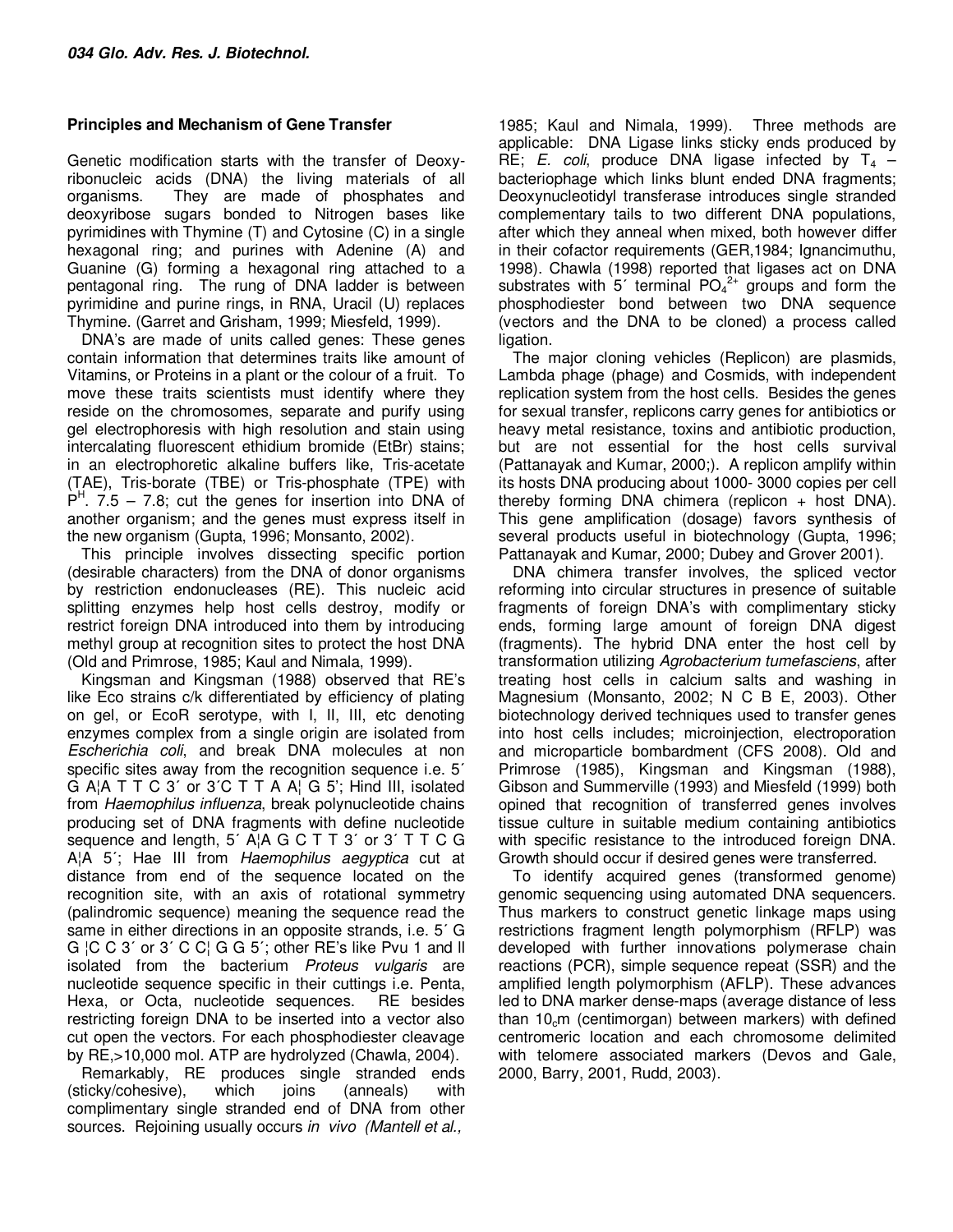**PLANT VARIETIES MODIFIED CHARACTER PREVALENCE (%) COUNTRY** Ripening, drought, salt water tolerance and slow depreciation 68 UK, USA Soybeans and Sugar beets Herbicides resistance 74 UK. Cotton and Corn **Insecticides resistance** 19 USA<br>
Rice and Fruits Enriched with Vit. A 7 South Africa Rice and Fruits **Enriched with Vit. A** Sweet Potatoes **Resistance to Fm –virus** 19 19 UK, USA Vegetables and melon Increase beneficial vitamins and longer lasting. 15 USA, Asia Bananas and Papayas | Vaccine administration, and lower allergenicity 10 China, France and Spain. Canola **Altered fatty acid composition** 10 USA Plum Plum Virus resistance to Plum pox virus 8 USA, UK

**Table1** Some genetically modified plants registered by USDA.

Source: USDA; 2000

**Table 2** Approximation (%) of GM-crop production in U. S. A.

| <b>YEAR</b> | <b>SOYBEANS</b> | <b>COTTON VARIETIES</b> | <b>CORN</b> |
|-------------|-----------------|-------------------------|-------------|
| 1996        |                 | ю                       | כ. ו        |
| 1998        |                 | 45                      | 26          |
| 2000        | 54              | 60                      | 25          |
| 2002        | 58              |                         | 30          |
| 2004        | 85              | 90                      | 60          |

#### **Premise of Biotechnology in the 21st Century**

Biotechnology has been practiced for many centuries, through breeding and selection of superior plants and animals, use of yeast in bread, enzymes in cheese, brewing, Soy sauce and vinegar production (Kaul and Nimala, 1999). Infact, food biotechnology employs the tools of modern genetics in the age old process of improving food production. This technology helps to produce an abundant supply of better lasting and more nutritious foods (Wapples, 1991; Omar, 2004).

Over time, farmers developed techniques to improve their crops, through traditional methods with limitations of slowly breeding out tens of thousands of unwanted genes. These first generation innovations take up to 10 – 20 years. (Jensen, 1994; Kaul and Nimala, 1999). Today, modern biotechnology allows food producers achieve same feats with greater understanding and precision. Through these modern methods breeders can select and move specific traits into the genetic code of another plant. This forms the premise of second generation biotechnology'. Nevertheless, genetic modification does not replace traditional breeding. It complements it by shortening the time required to develop new varieties of "functional foods" (Deborah, 2000; Ann, 2001; Dubey and Grover, 2001).

Hoban and Kendell (1993), Omar (2004) reported that technological innovations has played important role in meeting human food needs since the down of agriculture. The  $19<sup>th</sup>/20<sup>th</sup>$  century benefits of technological innovations like mechanization, hybridization, chemical fertilizer and pesticides are beginning to wane. However the 21<sup>st</sup> Century technologies biotechnology and information technology tend to re-invigorate life expectancy, productivity, growth in food and agricultural production, thus ensuring sustainability. (Tripathi, 2000).

Agricultural biotechnology in particular promises much, such as drought resistant crop varieties for Africa. It offers opportunity for economic self sufficiency to subsistence farmers in developing countries as in growing genetically enhanced cotton and golden rice enriched with Vitamin A in South Africa (Dubey and Grover, 2001), vaccines against cholera by dietary staples such as Maize and Bananas to combat problems with mass inoculation.

#### **Objectives of the Review**

i. Elucidate the potential dangers, basic criticisms, and role of governments in regulation of genetically modified food (GM – Food).

ii. Enumerate agricultural Biotechnology and 'World Food Aid programme of the UN, against shortages and starvation.

#### **Genetically Modified Food**

The term GM – Food refer to crop plants created for human or animal consumption using biotechnology. These laboratory modified plants enhances desired traits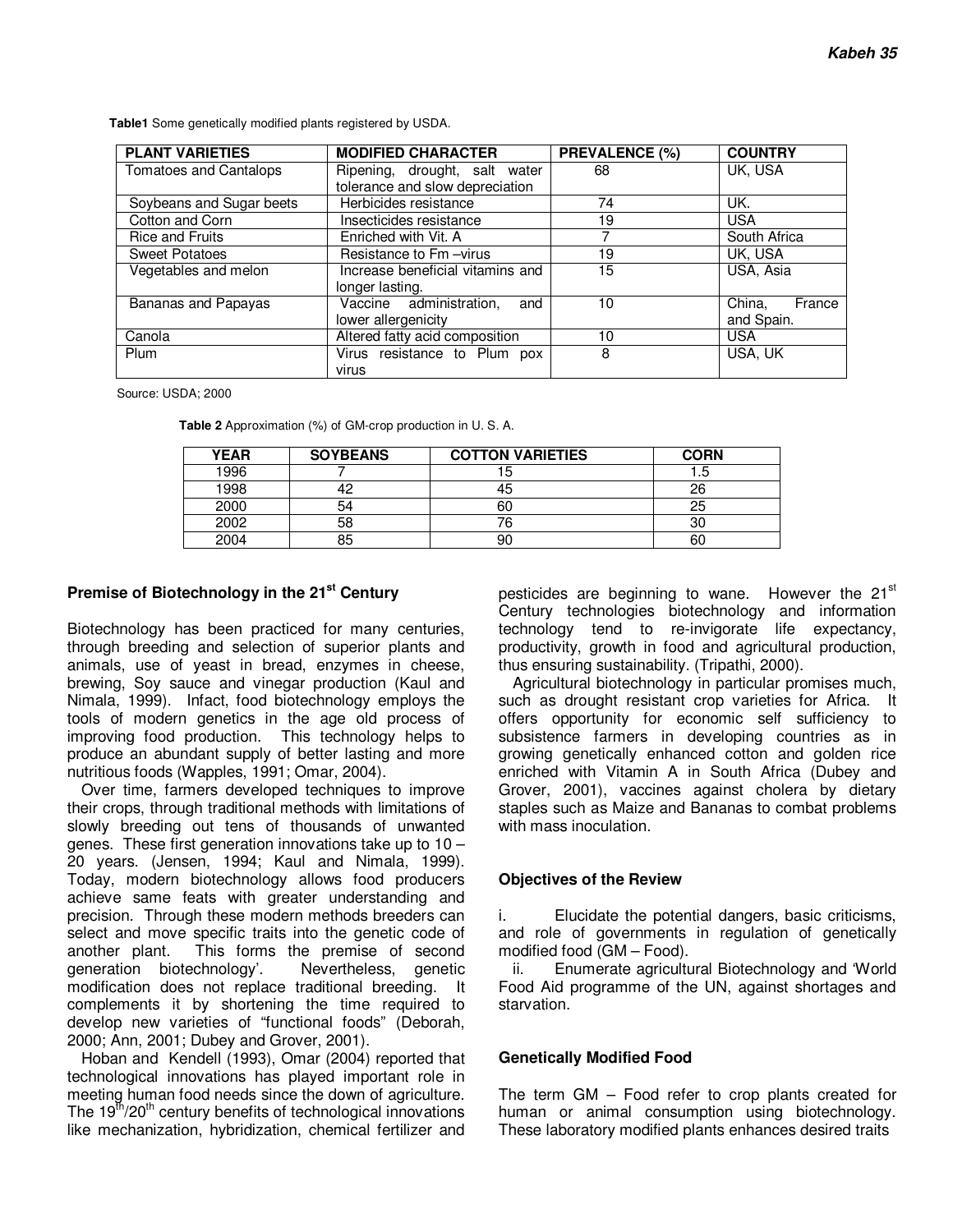as increased resistance to herbicides or improved nutritional content (Bennetzen,, 2000; Dubey and Grover,2001). Conventional plant improvement programmes are expensive, time consuming and often inaccurate.

Genetic engineering however creates plants with exact desired traits very rapidly and accurately. Plant geneticist have isolated genes responsible for drought tolerance and inserted same into a different crop variety (01 Toole, 1989; Jensen, 1994). The hybrid is additionally drought resistant and high yielding. This gene transfer also occurs from non plant organisms (Wapples, 1991). Typically Bacillus thuringiensis (B.t) genes naturally produces crystal proteins lethal to insect larvae. When introduced into corn and other crops, enables production of self pesticides against insect pests. There are over forty (40) plant varieties modified and registered by the USDA (USDA, 2000).

Thirteen (13) countries produce genetically engineered crops commercially in 2000, out of which, 68%, 23%, 7% are in USA, Argentina, and Canada, while China and South Africa share 2% (USDA, 2000). It further reported that most widely grown GM-crops harvested in 2000 are; Corn and Soybeans (84%); Rapeseed (Canola), Cotton and Potatoes (18%). Reasons for modification includes, herbicide tolerance (74%), insect pests and disease resistance (19%) and nutritional enhancement (7%). Total land acreage devoted to GM-crops approximates at 4.3, 109 and 120 million acres in 1996, 2000 and 2004 respectively, Argentina and USA alone utilize over 99 million acres for commercial cultivation of GM –crops.

Pesticides, herbicides and fertilizer use on these GMcrop varieties were slashed, with attendant yield increase (USDA, 2000; 2004).

## **Current Advances and Prospects Of Biotechnology**

Experts on population growth predicts the greatest challenge in the  $21<sup>st</sup>$  Century as ' how to maintain an abundant and safe food supply' for the world population expected to double to over 10 billion by 2030, at 230,000 births per day. Biotechnology is the only promising tool to provide more food, check against acute global food shortage and starvation.

Increase crops ability to withstand environmental stress (ES) like heat or cold tolerance; frost destroys sensitive seedling, an anti-freeze gene from cold water fish introduced into tobacco, potatoes, straw berries and beets, confer tolerance to cold temperatures  $(-6.5^{\circ}C)$ . Drought and salinity tolerance, with land scarcity, previously unsuited land can be cultivated. Modified plants like cassava, potatoes and paw-paw can withstand long periods of drought or high salt content in soils (01 Toole, 1989; Wapple, 1991; Jensen, 1994).

Increase production by improvement in the agricultural gene pool conservation, and check against varieties lost

as in several rice and Irish potatoes in India and Ireland respectively (Omar, 2004). Pest resistance escalates crop yield losses. Many tons of chemical pesticides and fertilizers applied annually poses potential health hazard, run offs contaminate water supply and the environment. GM-foods reduce cost of production, eliminate insect pest resistance, pesticide poisonings and increased ability to draw nitrogen from the soil. Herbicides tolerant GM crops show resistance to powerful herbicides, reduce usage and allow more effective "weed management" as in GM-Soybeans Round up® tolerance.

Production of safer food by lowering the amount of allergy causing proteins, identify and isolate toxins, pathogens or food contaminants. Improve products vital to functional food production such as enzymes, proteins and vitamins, e.g. improved rice with protein profile having high levels lysine and essential amino acids. Third world dietary crops like rice, cassava and corn lack adequate amount of nutrient. If genetically modified, additional vitamins and mineral salt, such as beta carotene (Vit.A) and increase protein enriched 'golden rice' against blindness and high nutritional content (Bennetzen, 2000, Dubey and Grover,2001; AFIC, 2003).

Better tasting tomatoes all year round which softens slowly (depreciation) with added flavor and color, hence applicable to other fruits like bananas, mangoes, cashew and papayas, with high levels of vitamins C, E and A, to reduce risk of chronic cardiac diseases, cancers and blindness. Modified and healthier cooking oils, with low fat content derived from corn, soybeans, canola and other plants; lower fat French fries and potato chips made from high starch potatoes which absorbs less oil when fried.

Non leguminous nitrogen fixation, crop yield potentials, food storage and enzyme value increased 1000 fold by gene amplification. Phyto-remediation of poplar trees, without soil and water to avoid pollution. Disease resistances to many viruses, fungi and bacteria have been engineered to produce genetic vaccines in papayas, squash melon, lettuce, Cucumber and bananas. Medicines and vaccines cost of production and need for special storage condition are lacking in most 'third world' countries. As such edible vaccines in bananas, tomatoes and potatoes for cholera, diabetes, typhoids and dwarfism which are easier to ship, store and administer than the traditional injectable vaccines characterized by allergens are produced. So also interferon (anti-viral and anti-tumor proteins) production to circumvent the difficulties of low yield and high cost of production. Lastly development and proliferation of biological weaponry (B. anthracis).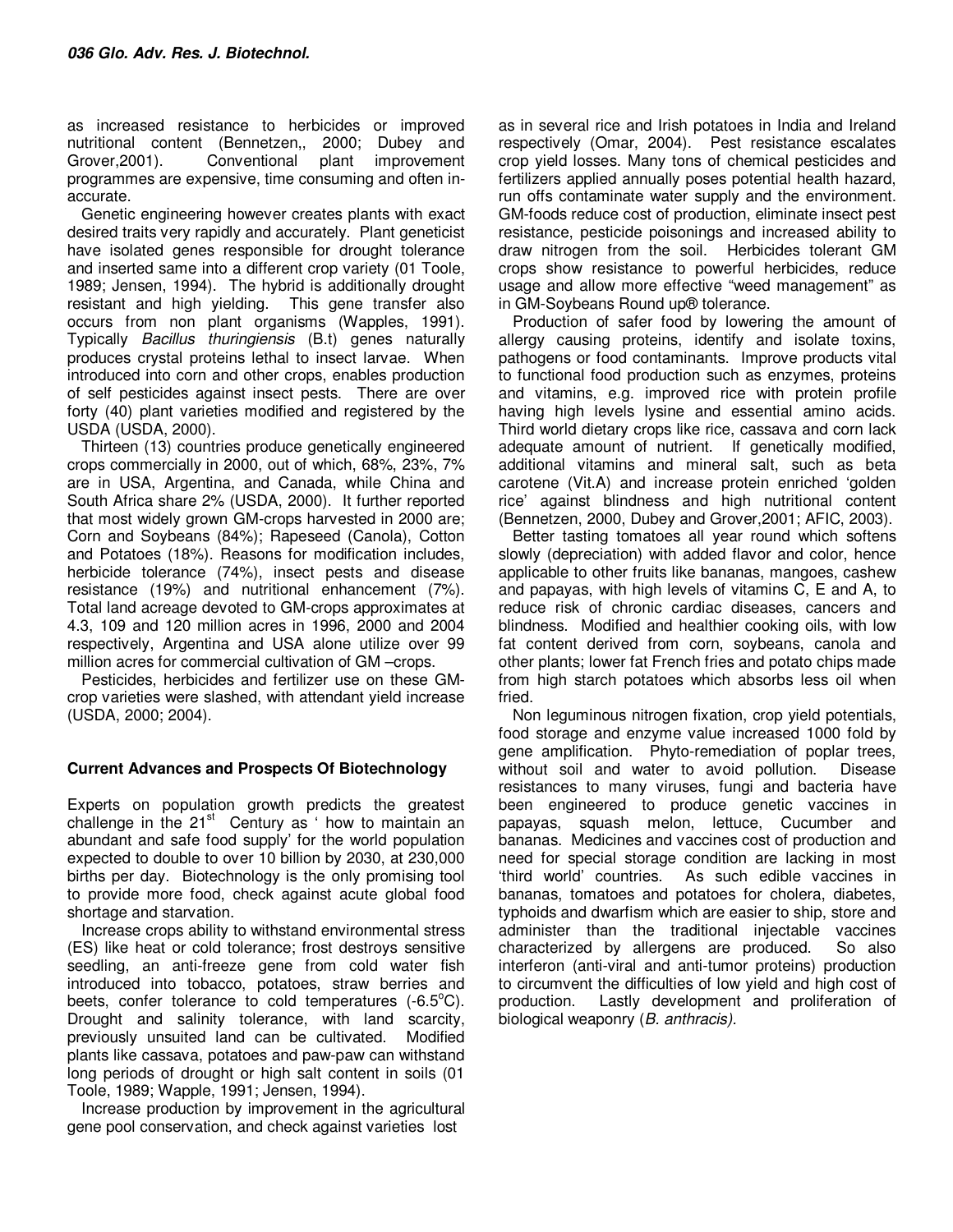#### **Criticism of BT and their Classification in a Scientifically Enlightened Word**

Is GM food safe for use? Do the scientific techniques used pose any threat to the environment? Protesters in England opined that, our only objection to GM food is they are unsafe unwanted and unnecessary: BT has move at a comet speed that neither the law nor regulating agencies can keep pace with its advancement. Researchers warn that no long term large scale tests to prove safety of the GM-organisms. Environmentalists, religionist, governments and royalty sternly criticize agricbusiness for pursuing profit without concern for potential hazards (Hoban and Kendell, 1993; Hallerman, 1997; Deborah, 2000; AFIC, 2003).

#### **Most criticisms are classified into**

i. Environmental hazards: Un–intended harm to other organisms is envisaged. A study with B. t corn caused high mortality rate in Monarch butterfly Caterpillars fed Milk weed plants from neighboring field; unfortunately B. t, toxins additionally kill beneficial insects indiscriminately (van Emdem, 1996, Anup, 2000).

Reduced effectiveness of pesticides; It is most likely that insects will become resistant to B.t or other crops genetically modified for pesticides, as in the resistance to DDT – by mosquitoes. Gene transfer to non target species is likely, as crop plants engineered for herbicide tolerance and weeds may cross breed. Therefore transfer herbicide resistance genes from crops to weeds. These' super weeds' would be herbicides tolerant. Other introduced genes may cross over into non-modified crops planted next to GM crops by interbreeding.

iii. Human health risks; as most children develop life threatening allergies to pea nuts and other foods. Introducing a gene into plants may create new allergens in susceptible individuals. Arapad (1999) reported significant difference in intestines of rats fed GM Potatoes and those fed unmodified potatoes. Along with modified genes are marker genes to determine if desired genes have been successfully embedded. These marker genes may result to wide spread antibiotic resistance.

iv. Economically, production and marketing of GM food is lengthy and costly process. Agricbiotechnology companies desire profitable returns, Labeling, Patentment and infringement rights are of concern to agric-business. These definitely raises the prices of seed, hence unaffordable for small farmers and 'third' world countries, making GM – crops in-accessible thereby widening the gap between wealthy and the poor nations, against the UN-millennium goals-2006.

v. Ethically, BT Crosses fundamental thresholds (biological boundaries) making species simply

genetic information or fluid, hence changing the nature of life (Hallerman, 1997). Does life have intrinsic or just utility value, do we owe obligation to the generations unborn and other creatures we co-exist with (Mafe and Aminu, 2008).

#### **Recommended solution to these criticisms**

From the fore-going it is obvious; we need to genetically develop low risk GM-crops to non target organisms. Genes are exchanged between plants via pollen and seed, creating male sterile GM-plants (non pollen producing) or lacks introduced genes to check against cross pollination; create buffer zones 6 – 30 meters around GM crop fields to provide refuge for non target and beneficial insects.

With exception of allergenicity, scientist believed GM foods are not harmful to humans. Rocky feller foundation and other NGO's may offer financial succor in development of GM crops. Possible protection for patent-infringement is to introduce a suicide gene into GM – plants. Such seed will be viable only in one cropping season and would produce sterile seeds. Farmers may have to buy fresh supply of seeds and seedlings every cropping season. This would be seedlings every cropping season. financially disastrous to farmers in the developing countries.

Prince Charles of England argue that transfer of genes between unrelated species is exploring the realm of God, only time will tell, the danger inherent in this second generation technology to humans and the environment.

## **Edicts and regulatory measures of GM-Foods**

Our palate could hardly distinguish GM foods from natural ones; there is need for proper labeling and acceptance. Governments around the world face the challenge of establishing bio-safety laws and regulatory process to monitor effects and approve new varieties of GM plants (Hallerman, 1997; Tripathi, 2000). For political, social and economic reasons, different governments respond in different ways. Japan insist on mandatory health testing of GM foods; India strongly support transgenic plant research, believing the benefits out weights the risks as a drastic measure to counteract its endemic poverty and feed its exploding population (Kaul and Nimala,1999, Chawla,2004). Brazil, Zambia and Niger have banned GM crops and had filed suits to prevent importation even as food aids. Nevertheless, smuggling GM soybeans tend to undermine these edicts.

In Europe, 1999 marked the turning point in Europeans attitudes to GM – foods. This unofficial bans may be short lived, the only choice then will be either to accept or reject GM- foods (Hoban and Kendell, 1993). Due to the bovine spongiform encephalopathy (mad cow disease) in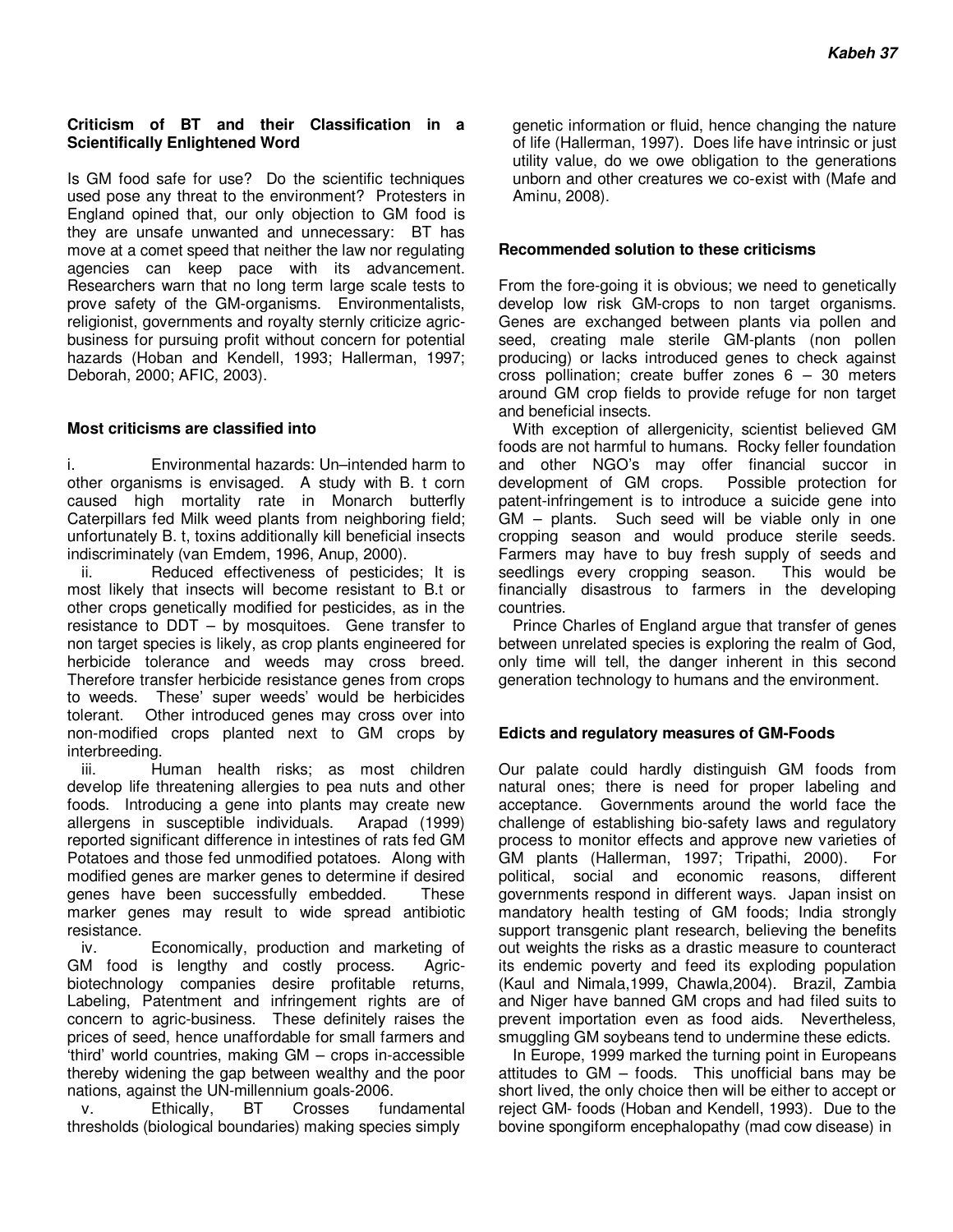Europe and Great Britain, and Dioxin tainted food from Belgium, had undermine consumer confidence about European food supply. There is lack of trust in governments' information about the GM food. European commission (EC) has established 1% threshold contamination of unmodified food with GM food products. In the US, regulatory process is conflicting since three government agencies have jurisdiction over GM foods; EPA – evaluates environmental safety; USDA- evaluates safety of growing GM plants, and FDA-evaluates safety of consumption. Nevertheless, the FDA stance is GMfoods are substantially equivalent to un-modified 'natural' foods. By its risk assessment established tolerance, residue levels for pesticides and licensed farmers to plant 20% unmodified corn, and up to 50% in cotton fields. Animal and plants health inspection service (APHIS) unit of USDA issue permits for growing of GM plants only on meeting this six (6) criteria: (i) not likely to be a noxious weed; (ii) introduced gene is stably integrated into the plants own genome, (iii) function of introduced gene is known and would not cause plant diseases; (iv) the GM plant is not toxic to non target organisms, (v) introduced gene will not cause the creation of new plant pathogen (Viruses), (vi) the GM – plant cannot contain genetic materials from animals or human pathogens.

# **Genetically modified crop labeling**

Hallerman, (1997) said people have the right to know what they eat. Most agric-business industries have proven unreliable at compliance with existing safety regulations. Safety monitoring agencies of the UN, gave acceptable label as 'GRAS' (Generally recognized as safe), with 0% contamination of unmodified products advocated. However, the available methodologies cannot detect even the EC acceptable 1% limit of cross contamination. Furthermore manufacturers commonly pledge compliance, but are not monitored, more so, what is the penalty for non compliance. In January, 2000, an International trade agreement for Labeling GM foods were established (Ann, 2001). Over 130 countries signed the agreement, 'That all exporters are required to label all GM foods, while importing countries have the right to judge for themselves the potential risk, to either accept or reject GM foods (Deborah,2000).

## **Role of Agricultural BT in world food aid**

Biotechnology has the potentials to reduce chronic hunger, particularly in sub Saharan Africa where the 'Green Revolution' of the 70's never held. Food aid is a reliable global mechanism created to deal with hunger and food insecurity. This need varies with countries from specific responses to acute and episodic shortages to long term donations of food to abate chronic inability of

some regions to become agriculturally self sufficient. Despite the worlds prosperity and technological advancement, over 800 – 850 million people are still malnourished, 20 million of these are children. Another 1.0-1.5 billion humans have marginal access to functional food, majority of these nutritionally at risk population live in developing countries. Poverty and hunger are strongly linked; family income is the single determinant of access to adequate food. The World Food Summit in 2002 reaffirmed a commitment of the international community five years earlier to halve number of hungry people by the year 2015. Attainment depends on increased agricultural productivity and personal income of the world's poorest regions.

Eliminating poverty is assumed more vital than producing more food, economists opined that surplus food is being produced, but adequate distribution poses a hindrance. Nevertheless, if the rural poor can produce surplus food sustainably, there will be adequate food supplies, increase income and opportunity for rural development. Mean while an adhoc approach to hunger is aid, although strongly politicized, skeptics assert it is simply an avenue for rich nations to eliminate the surpluses produced by their heavily subsidize farmers; it also robes local farmers of market and tend them to hunger also.

# **Eliminating chronic hunger through BT**

The 'Green Revolution helped India, China and other Asian countries become agriculturally self sufficient and net exporters of food. This increased productivity is accompanied by increases in personal income and stimulates national economies. Quite contrary in sub-Saharan Africa, the 'Green Revolution' never happened, additionally civil unrest and political corruption have contributed greatly to lack of investment and adoption of technological innovations and management practices.

Agricultural production has not kept pace with expanding demand in the sub-Saharan Africa. Being the poorest with most depleted agricultural soils, only 4% of irrigate able land, significant land at risk of desert encroachment, high incidence of pests and diseases and weeds like *Striga* stifle yields, others like droughts, poor yields and 100% crop failures are endemic. Only BT has the potentials to develop crop varieties and management strategies that are more productive under these conditions (environmental stress tolerance),

Commercial application of agricultural BT gave more productive and profitable modified crops for the farmers, with major reduction in costs for labor, energy and chemicals, these crops are environmentally friendly with regard to bio diversity, reduction in soil and water contamination and decrease carcinogenicity in workers and communities exposed to chemicals. International consensus opined that BT crops are safe to eat as food